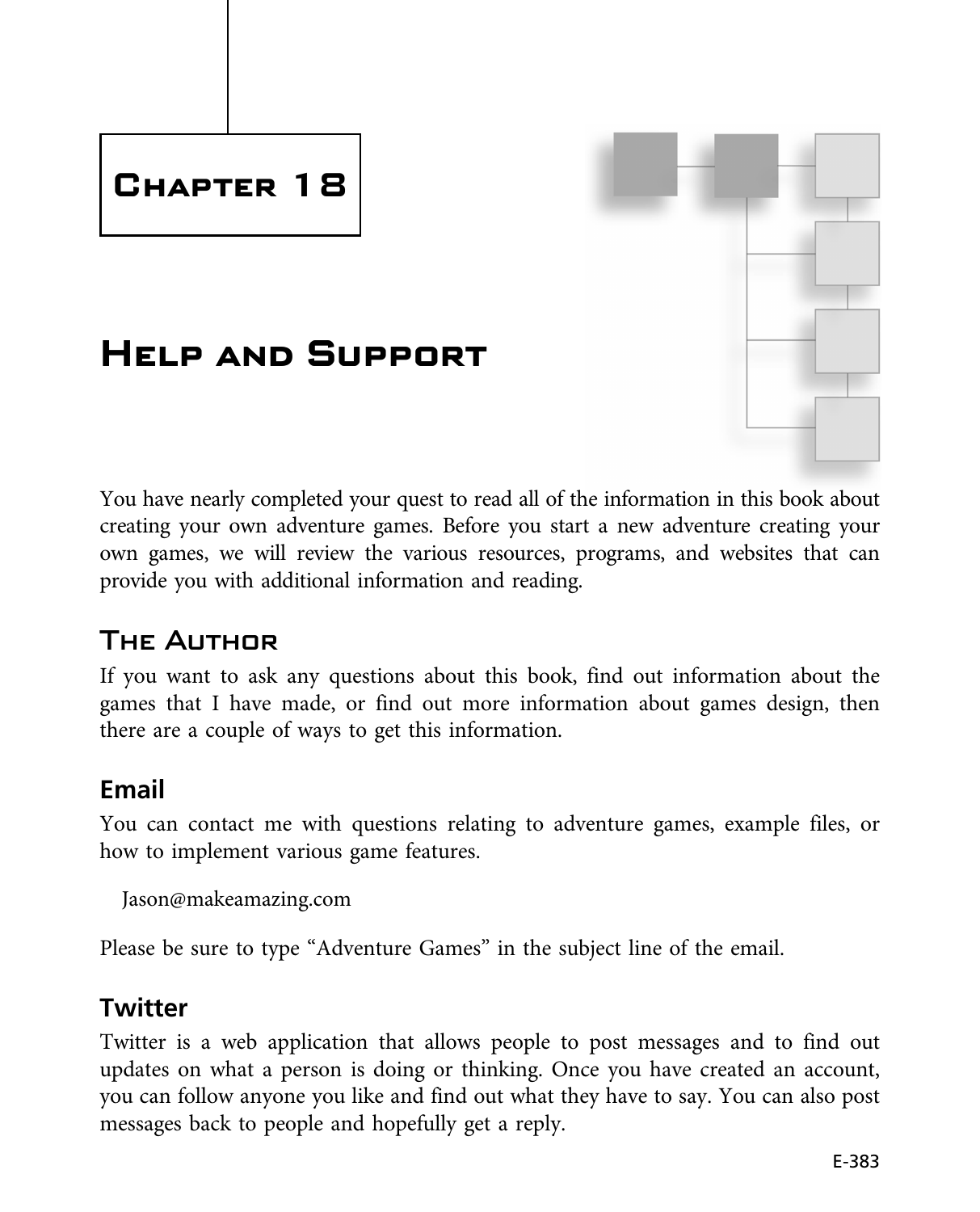Once you have registered for an account on Twitter, you can use the search function to find me. My Twitter account is:

@JasonDarby

### **Website**

If you want more information about the Adventure book that you are currently reading or want to download the project files, you can find all the relevant information at the Castle Software website, which is my website for my game and book projects.

http://www.castlesoftware.co.uk

For specific information relating to this book, you can look under the "Books" section.

## MMF2 Help

MMF2 has a number of features that can give you a head start in learning the product further, finding help, and just generally getting the information you need to make your games.

# **Help Files**

MMF2 has its own built-in Help feature, which provides details and explanations on how to use the product and how various systems work. This should be your first port of call when struggling to understand a problem or feature. The product Help function is quite detailed and should provide you with solutions to most of your questions.

To access the Help, you will need to do the following:

- 1. Start MMF2, then go to the menu bar at the top of the program.
- 2. Select the Help option.
- 3. Select the Contents option. The Help system will now load as seen in Figure 18.1.

The great thing about the Help system is that you can search for keywords and titles. This is very handy when you are looking for something specific.

# **Help About Option**

If you cannot find what you are looking for, then you may need to post questions on the Internet at Clickteam's own website forums at:

```
http://www.clickteam.com
```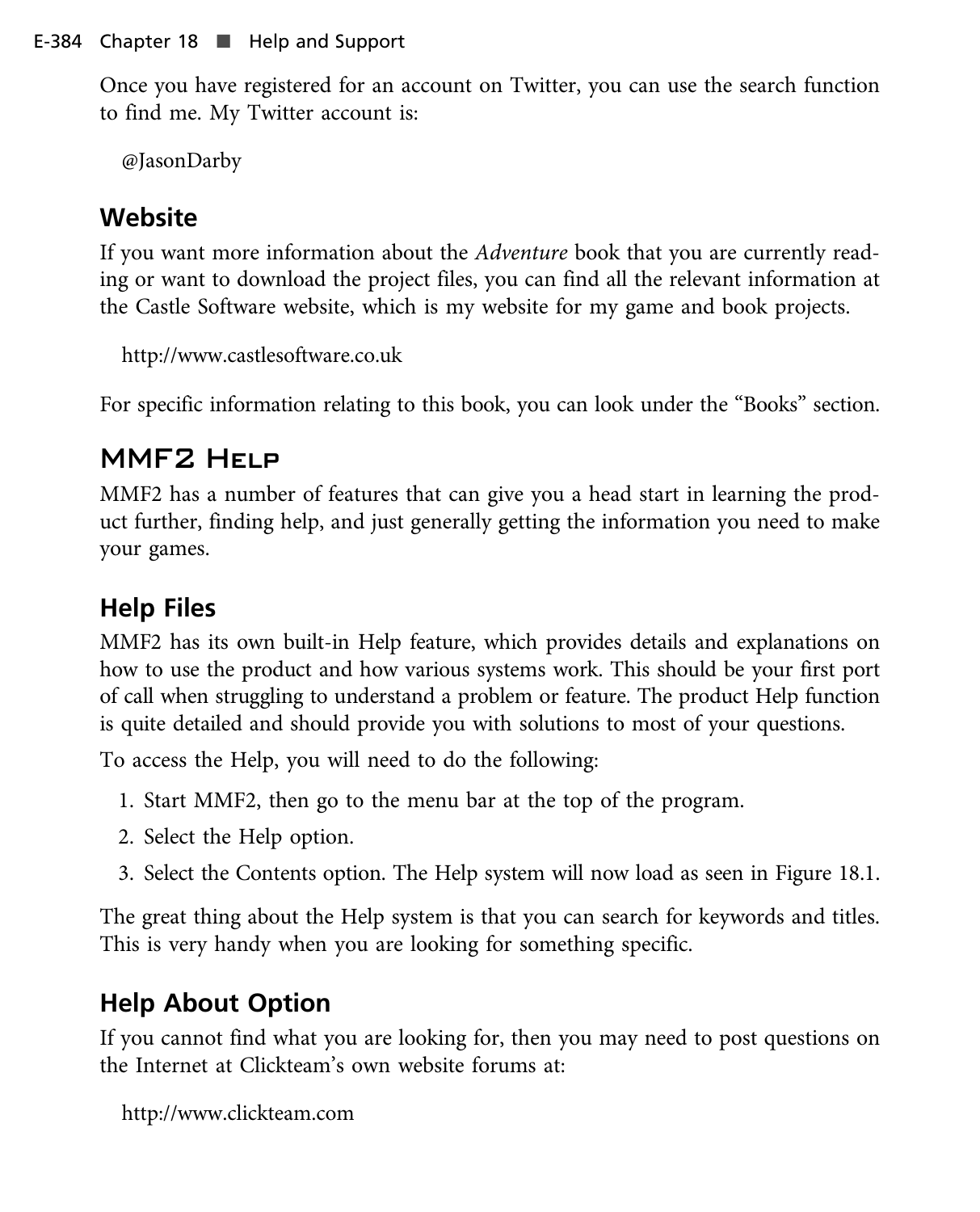#### MMF2 Help E-385





But when you do, make sure you advise any readers on the forum what version you are currently running. For example, if you are running the demo product, you should specify the product "Demo" of MMF2. If you have purchased the full version, then it will also have a build number. You can obtain the build number from the Help About dialog box.

The Help About option displays information about the current program and the level of patches that are currently installed. Always mention the product and version number in any correspondence to ensure a faster response to your problem. The Help About option can be accessed from the menu system.

- 1. Start MMF2, then go to the menu bar at the top of the program.
- 2. Select the Help option.
- 3. Select the About option. The About dialog box loads.

You can see an example of the Help About dialog box in Figure 18.2. The numbers you will need to advise support of if you have any issues will be the numbers just above the copyright notice.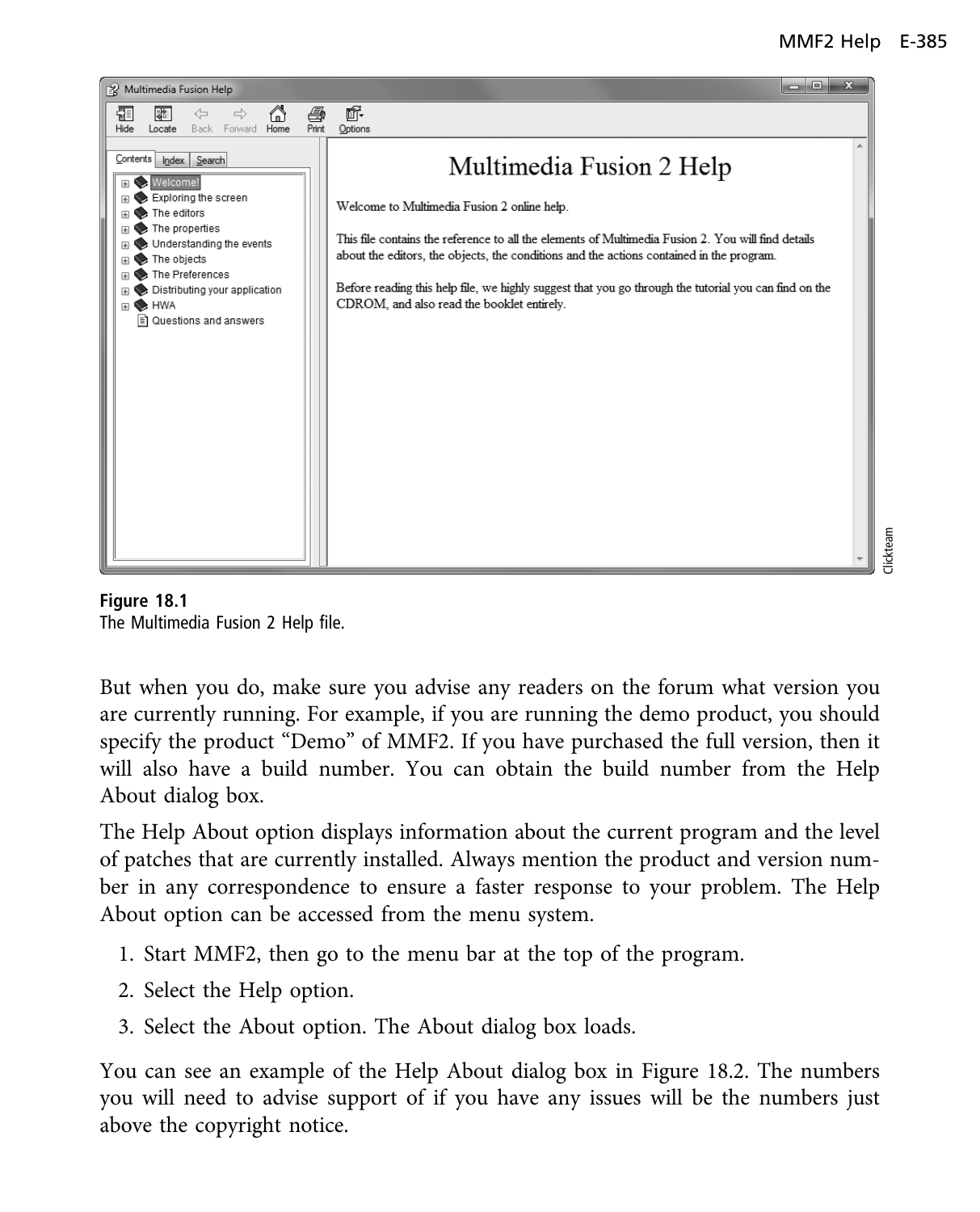#### E-386 Chapter 18 **H** Help and Support





### **Tutorial**

When you first launched MMF2, a tutorial Help file appeared. You may have read this Help file or you may have closed it. If you want an easy way to see some of the different editors and menus in action, I suggest running through the tutorial.

To re-run the tutorial at any point, especially if you have switched it off, do the following:

- 1. Click on the Help button in the menu bar.
- 2. Select Tutorial. A Help file tutorial loads as shown in Figure 18.3.

### **Examples**

There are two types of example files you can use/look at. If you purchase the product, MMF2 comes with a number of game examples for you to try that also allow you to explore the code in more detail. If you are stuck with a specific concept or game type, then take a look at the examples to see if it makes it easier for you to implement in your own game. This is a very good way of finding out how a specific game type is made, but if you have problems, then copy the code bit by bit into a new game and see what it does.

If you are only running the demo, you can still download many different examples from the Internet and give them a try. Many people upload open source file game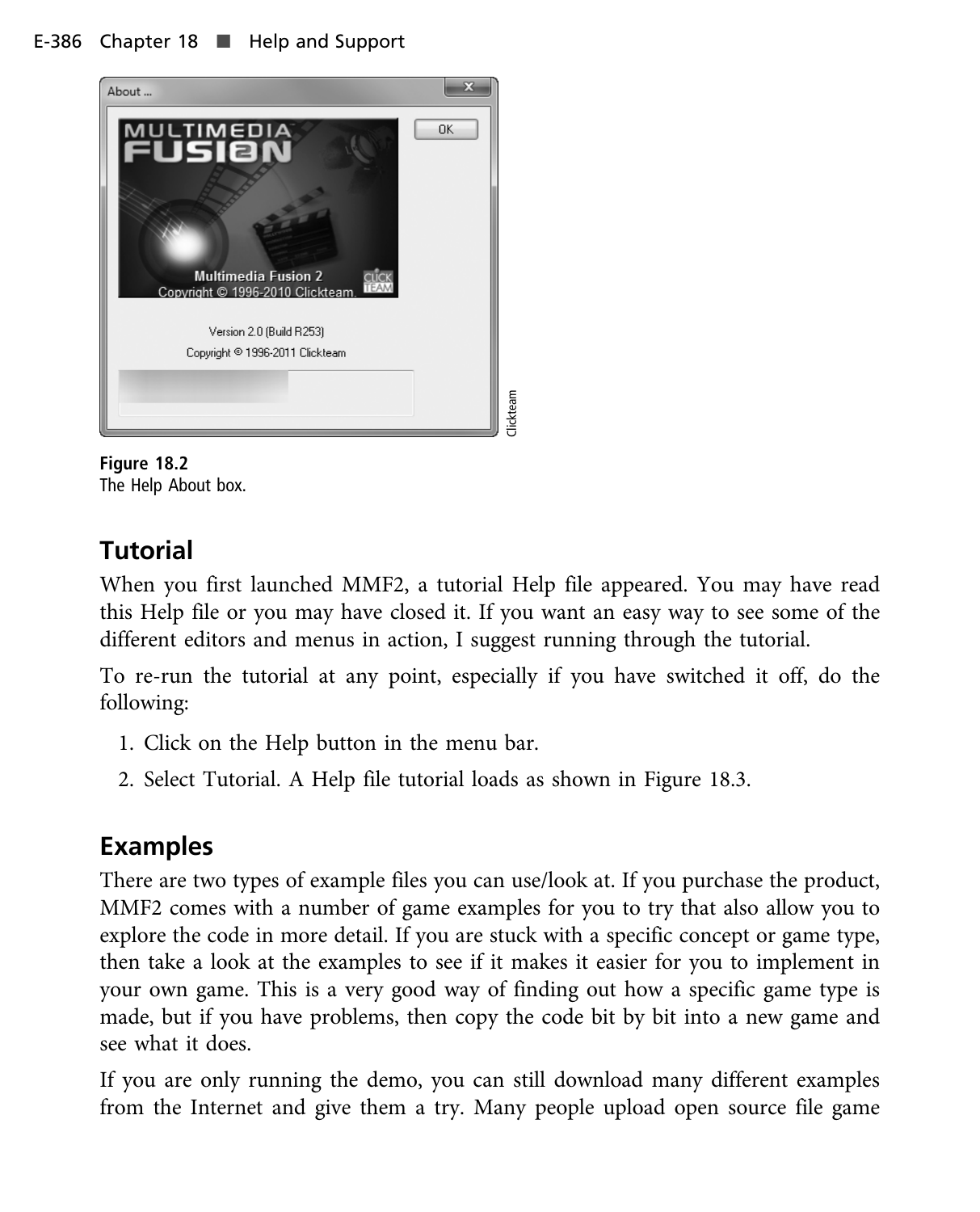

**Figure 18.3** The MMF2 tutorial example.

examples showing programming techniques. You can find many examples at the www.clickteam.com website.

### **Keyboard Shortcuts**

Keyboard shortcuts allow you to use certain key combinations to do things quicker rather than clicking on menu items. Within MMF2, there is a default set of shortcut commands, but you can also amend them to suit your own requirements. Over time, you may find that you are duplicating certain menu combinations when you are developing your games. By setting up your own keyboard shortcuts, you will be able to work faster and more efficiently. The other option you have is not to change the defaults but to make a list of all the important key combinations that you use for future reference.

To view the default keyboard preferences:

- 1. Start MMF2, then go to the menu bar at the top of the program.
- 2. Select the Tools option.
- 3. Select the Keyboard Shortcuts option.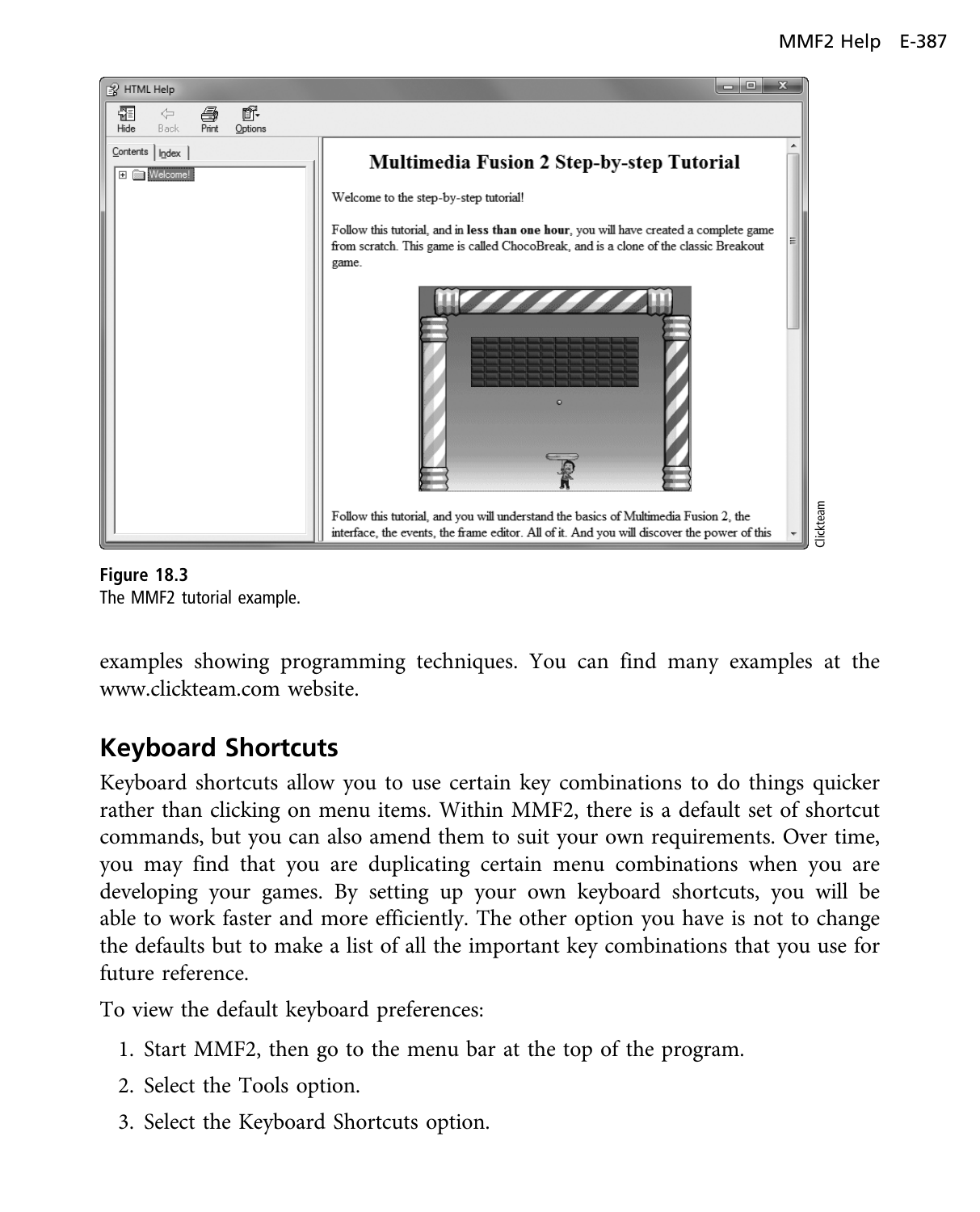| 53<br>Help Keyboard<br>?1 |                               |                                                 |  |  |  |
|---------------------------|-------------------------------|-------------------------------------------------|--|--|--|
| Category: File<br>眙       | Show Accelerator for: Default |                                                 |  |  |  |
| Command                   | Keys                          | Description                                     |  |  |  |
| FileBuildAll              |                               | Build all applications                          |  |  |  |
| FileBuildApplication      |                               | Build current application                       |  |  |  |
| FileBuildInstallProgram   |                               | Build install program for current application.  |  |  |  |
| FileClose                 |                               | Close the active document                       |  |  |  |
| FileCloseProject          |                               | Close the current project                       |  |  |  |
| FileFxit                  |                               | Quit the application; prompts to save documents |  |  |  |
| FileNew                   | Ctrl+N                        | Create a new document                           |  |  |  |
| FileNewProject            |                               | New Project                                     |  |  |  |
| FileOpen                  | $C$ trl+ $\Omega$             | Open an existing document                       |  |  |  |
| FileOpenProject           |                               | Open Project                                    |  |  |  |
| FilePageSetup             |                               |                                                 |  |  |  |
| FilePrint                 | Ctrl+P                        | Print the active document                       |  |  |  |
| FilePrintPreview          |                               | Display full pages                              |  |  |  |
| FilePrintSetup            |                               | Change the printer and printing options         |  |  |  |
| <b>FileSave</b>           | $Crl+S$                       | Save the active document                        |  |  |  |
| FileSaveAs                |                               | Save the active document with a new name        |  |  |  |
| <b>FileSaveProject</b>    |                               | Save Project                                    |  |  |  |
| <b>FileSaveProjectAs</b>  |                               | Save the Project with a new name                |  |  |  |
|                           |                               |                                                 |  |  |  |
|                           |                               |                                                 |  |  |  |
|                           |                               |                                                 |  |  |  |
|                           |                               |                                                 |  |  |  |

#### Figure 18.4

**Figure 18.4** The keyboard shortcuts dialog box.

You can see the Help Keyboard dialog box in Figure 18.4.

Some default key combinations are listed in Table 18.1.

#### **Patches and Service Packs**

It is always recommended that you install the latest patches because they will often contain fixes to problems that were discovered after the software was initially released. Often, when you ask someone for assistance, he will want to know if you have the most up-to-date patches installed. Patches include fixes to bugs but also sometimes include new features, so it's to your benefit to keep up-to-date. If you are in the middle of development of a game, consider waiting a few days or even a couple of weeks before applying a new patch. Though unlikely, it is possible that installing a patch can cause problems with the program you are currently working on. Before applying the patch, make sure that you have already backed up any games you're making so that if you need to, you can roll back to a previous release without losing any code.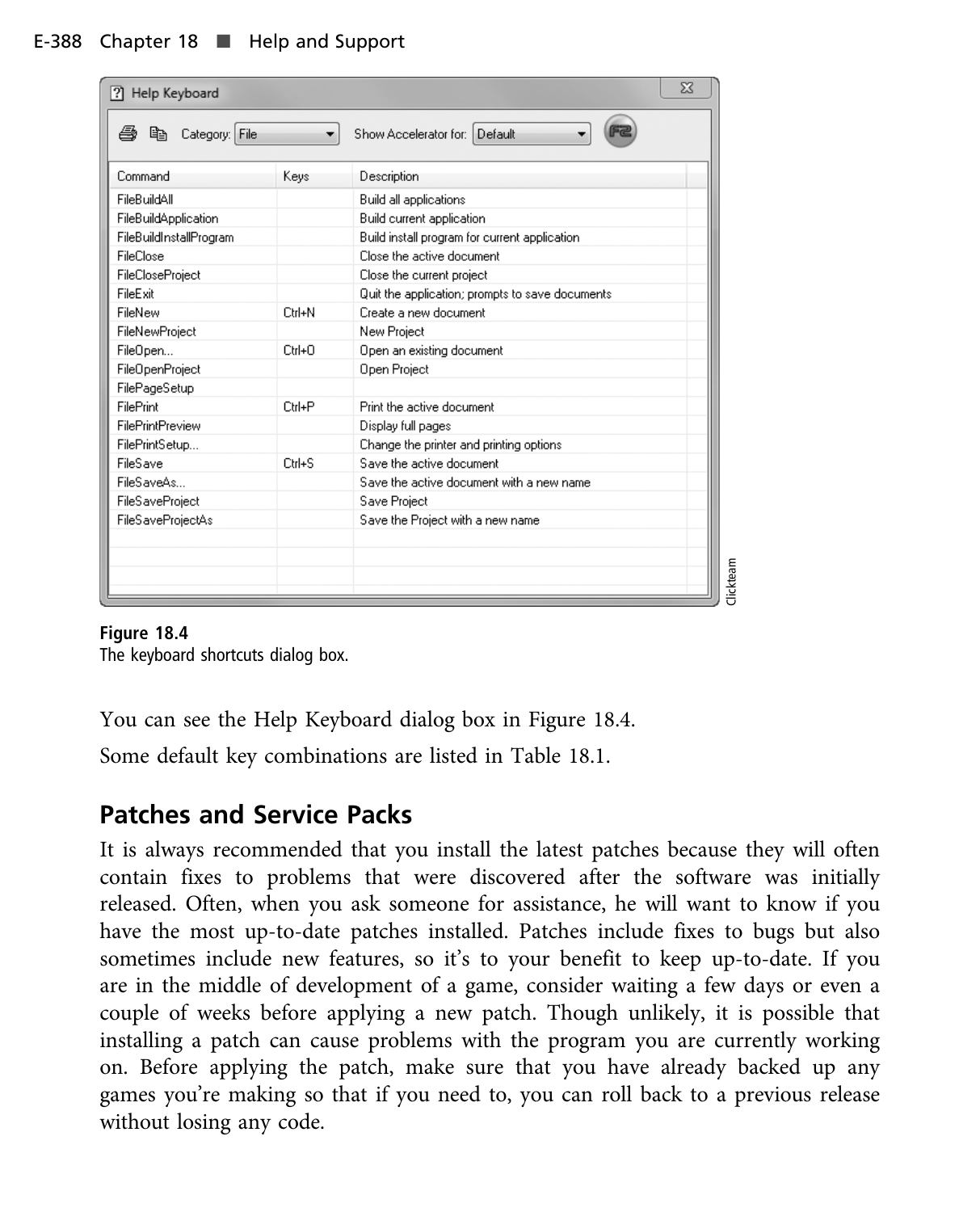| <b>Key Combination</b> | <b>Details</b>                                              |  |  |
|------------------------|-------------------------------------------------------------|--|--|
| $Ctrl+C$               | Copies the selection and puts it on the<br>Clipboard        |  |  |
| Ctrl+X                 | Cuts the selection and puts it on the<br>Clipboard          |  |  |
| <b>Delete</b>          | Deletes the selected object                                 |  |  |
| $Ctrl + E$             | Opens Event editor window                                   |  |  |
| $Ctrl+M$               | Opens Frame editor window                                   |  |  |
| Shift+F1               | Displays Help for clicked on buttons,<br>menus, and windows |  |  |
| $Ctrl + N$             | Creates a new document                                      |  |  |
| $Ctrl + O$             | Opens an existing document                                  |  |  |
| Ctrl+V                 | Inserts Clipboard contents                                  |  |  |
| F <sub>5</sub>         | Plays the current frame from the current<br>position        |  |  |
| $Ctrl + P$             | Prints the active document                                  |  |  |
| $Ctrl+Y$               | Redoes the previously undone action                         |  |  |
| F <sub>8</sub>         | Runs the current application                                |  |  |
| F7                     | Runs the current frame                                      |  |  |
| $Ctrl + S$             | Saves the active document                                   |  |  |
| $Ctrl+A$               | Selects the entire document                                 |  |  |
| $Ctrl + B$             | Opens storyboard window                                     |  |  |
| $Ctrl+Z$               | Undoes the last action                                      |  |  |
|                        |                                                             |  |  |

| Table 18.1 Common Key Combinations |  |  |  |  |
|------------------------------------|--|--|--|--|
|------------------------------------|--|--|--|--|

### Useful Websites

There are many useful websites that can provide you with more information or ideas for your games. I've listed a few in this chapter, but the World Wide Web is a very large place, and as such, there may be many useful sites that you should consider adding to your Favorites list.

### **Gaming Websites**

If you intend to make games, there are some things you should do. First, you should play lots of games that are in the same genre that you want to make.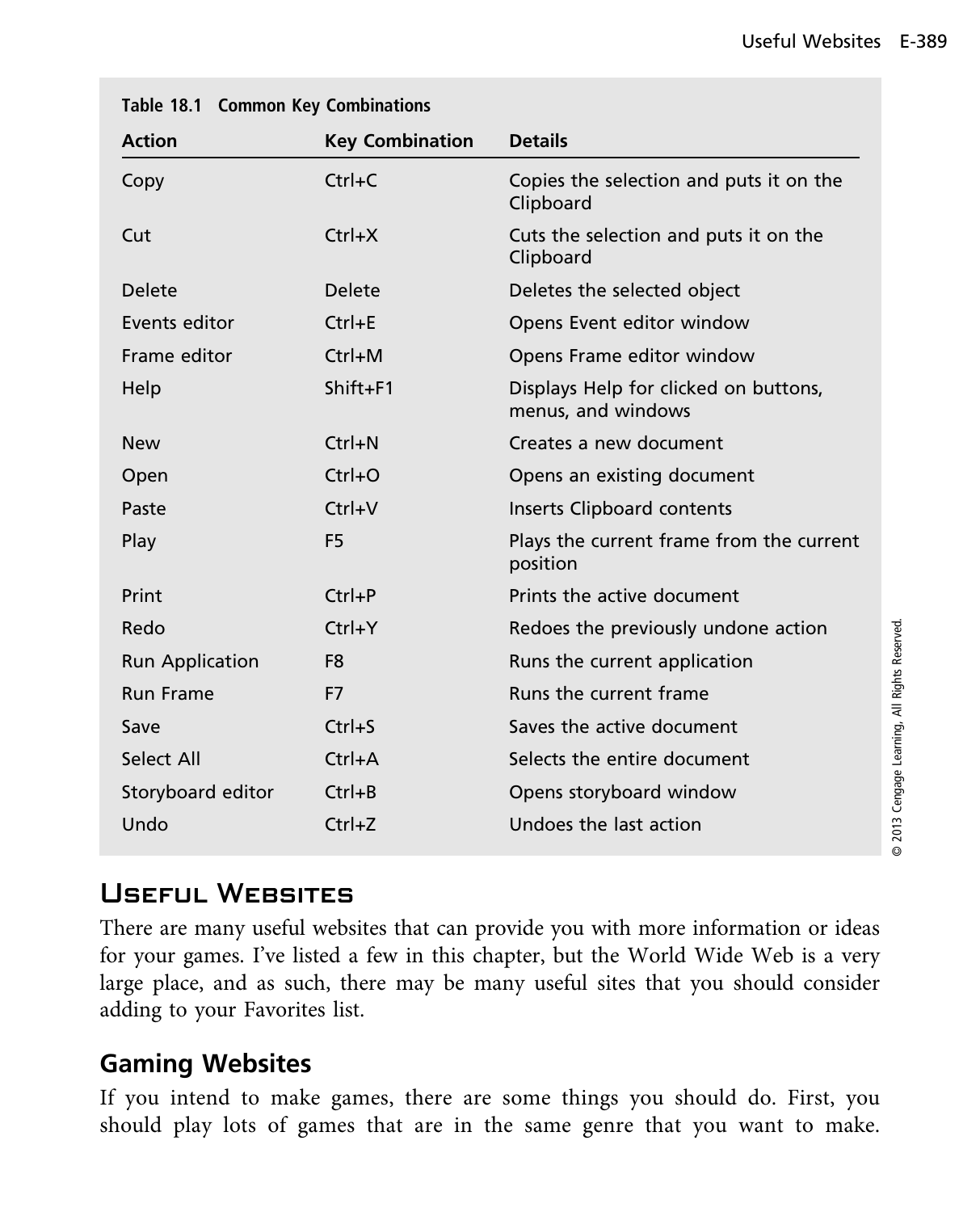Second, visit as many gaming websites as possible to give you an idea of what the press, but also gamers, are saying about particular games. Making games is a lot of fun, but to make a good game takes an understanding of what users like to play and how it's implemented.

Here is a list of some of the websites that I recommend that you visit from time to time.

■ **Eurogamer:** Though this is a European-centric website, they do post a lot of information and details about games, such as reviews, gameplay videos (including the first 15 minutes of some games), and technical analysis.

You can find out more about Eurogamer at www.eurogamer.net.

**IGN:** The IGN site covers gaming as well as movies and TV shows. There is an extensive amount of content available to view, including reviews, videos, guides, and cheat guides.

You can find out more about IGN at www.ign.com.

■ Gamespot: Gamespot is another gaming website, with a similar type of news and review content as IGN and Eurogamer. What I like about this site is the Most Popular board, which shows which titles are getting the most visits/views.

You can find out more about Gamespot at www.gamespot.com.

■ GameTrailers: GameTrailers is a gaming website but consists mostly of game trailers and videos and is a great resource for looking at gameplay and game trailer content. They also have a wide range of interview-based videos that discuss gaming.

You can find out more about GameTrailers at www.gametrailers.com.

# **Company Websites**

Some games-based company websites that I would recommend checking out include:

■ Big Fish Games: Big Fish Games tries to release games at a very regular rate—at one time, one game a day. Big Fish Games is a game creator and publisher, releasing many different games from different games companies. Its most popular game types are the hidden object games, many of which have some very nice features and include many adventure-based stories and puzzles.

You can find out more about Big Fish Games at www.bigfishgames.com.

■ **Double Fine:** Double Fine is a games company with two legendary games creators working for them, Tim Schafer and Ron Gilbert. These two guys have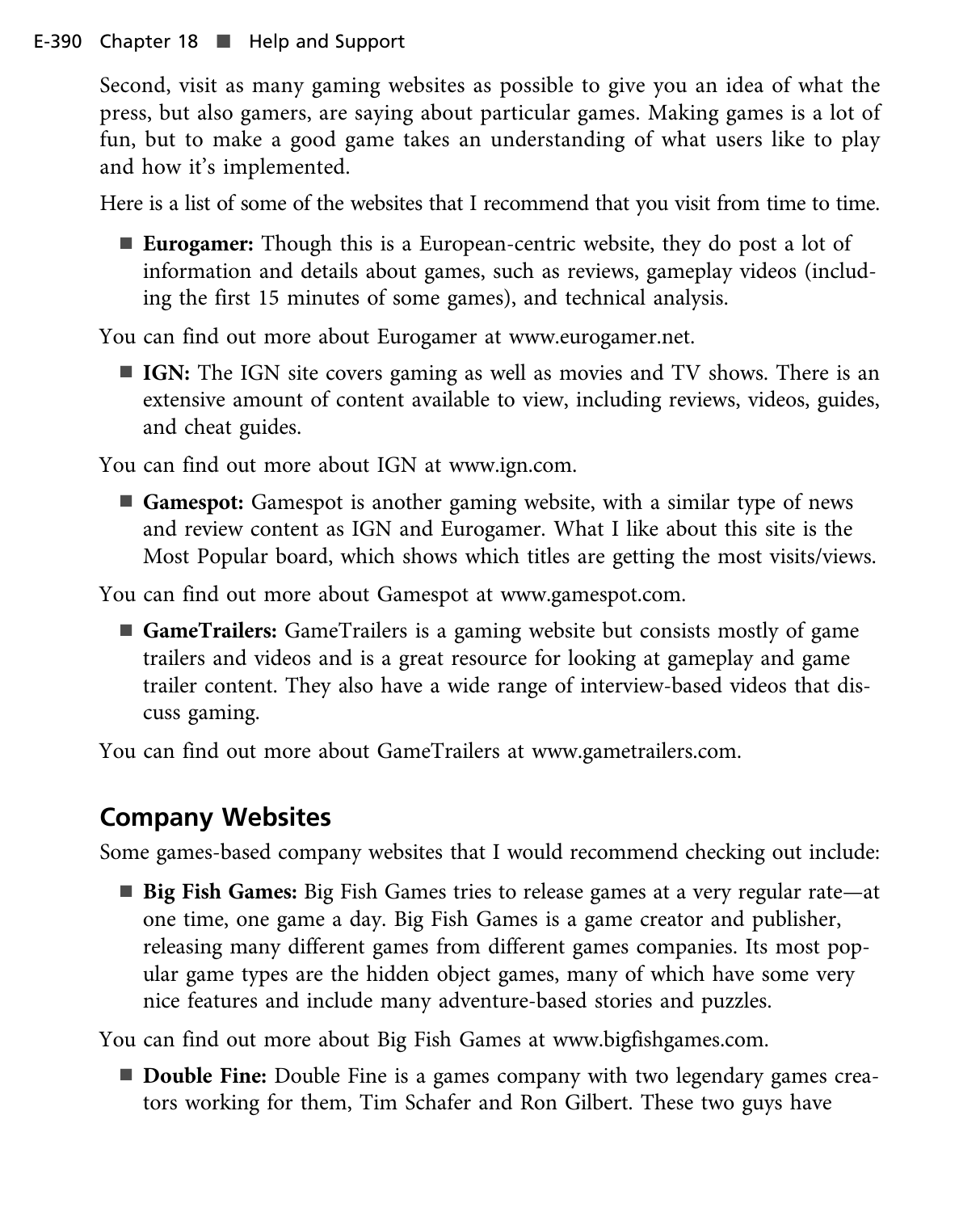worked on some incredible adventure games in the past and have, at the time of this writing, just started work on a new adventure game, funded by the public to the tune of \$3.3 million.

You can find out more about Double Fine at www.doublefine.com.

**Fighting Fantasy books:** In Chapter 3, we showed you how to make your own adventure books/games. If you want to see some excellent adventure books that have sold millions of copies over the years and wish to perhaps see what stories are available, then the Fighting Fantasy website is the perfect place to visit. You should be able to purchase any of these books from any online book retailer.

You can find out more about Fighting Fantasy books at www.fightingfantasy.com.

■ Games Workshop: This company is a board and role-playing games creator that is most famous for Warhammer and Warhammer 40K tabletop games.

You can find out more about Games Workshop from www.games-workshop.com.

■ **Harebrained Schemes:** Working on a RPG/Adventure game that has roots back to paper-based role-playing games, it has funded Shadowrun from users and is planning on releasing a new game based on the Shadowrun mythology in 2013. The great thing with these types of games is the depth of storytelling, characters, and the world that it creates.

More information about Shadowrun can be found at www.harebrained-schemes.com /shadowrun/.

■ **inXile:** Brian Fargo's game studio that is currently working on *Wasteland 2*, an apocalyptic role-playing game. This game was also funded by the public just like Shadowrun and Double Fine's new game. The great thing about games like Wasteland is the depth to the story, characters, and locations—exactly what a good adventure/RPG game should include. Brian Fargo has also been involved in many of this author's favorite games such as Baldur's Gate, Fallout 1 and 2, Stonekeep.

More information about Wasteland 2 can be found at www.inxile-entertainment.com/.

**Pinkerton Road:** A new game studio started by Jane Jenson and Robert Holmes. Jane is probably most famous for making the adventure game Gabriel Knight (which is available at www.gog.com). Their aim is to make 3D-based adventure games, which are well worth checking out.

You can find out more information at www.pinkertonroad.com.

■ Revolution Software: Revolution Software has been responsible for some of the most popular and well-known adventure games ever released, including Broken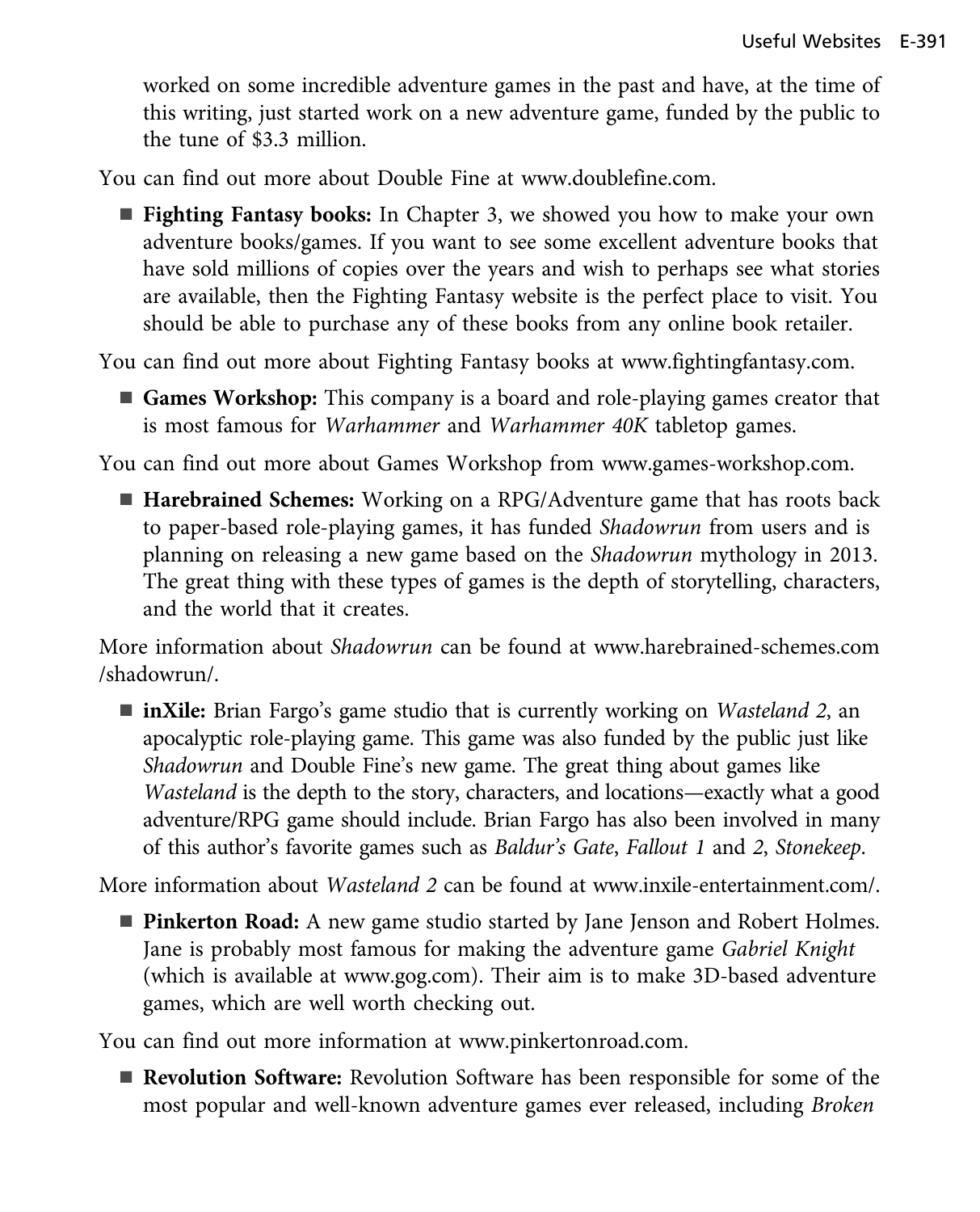#### E-392 Chapter 18 ■ Help and Support

Sword and Beneath a Steel Sky. These games have been made available on game services, such as GOG, and released through the iTunes store.

You can find out more at http://revolution.co.uk/.

■ **Tell-Tale Games:** Tell-Tale Games has been making adventure games for many years and are one of the few companies around (except for those already mentioned) that believed that adventure games still had a place in gaming. Tell-Tale has been releasing its games in an episodic method, very much like a TV show, where you play each part before moving on to the next. These bit-size games are perfect for people who don't want to spend many hours playing a single story/ game and allows people to finish each episode in a short amount of time. It has released many different types of games, and at the time of this writing, is just about to release a game based on the Walking Dead TV show.

You can find out more about Tell-Tale at www.telltalegames.com.

#### **Note**

Some of these sites contain games that are direct descendants of the traditional adventure game, but they all contain the requirements of a good adventure game: a good story, interesting places and characters, and puzzles. So even if you are creating a text adventure, all of these sites are still worth checking out.

#### **Other Useful Websites**

I wanted to mention a few other websites that I think are very useful for information about computer games.

■ **GOG:** GOG has just been re-launched to focus on new games and new releases, but its original meaning is Good Old Games, and they have many old games that have been made to work on the latest operating systems. On the site, there are many classic adventure games of different types. GOG is well worth checking out, not only to see some of the available game ideas but to also buy some great games at a very low price.

You can find out more at www.gog.com.

■ **Kickstarter:** Kickstarter has been hitting the news websites quite a lot recently, mainly because of high profile funding successes. Kickstarter allows people to create a project that needs investment and allows the public to pledge money for a reward. In the gaming world, this normally means getting the game for free. As far as adventure games go, there have been a number of companies pushing